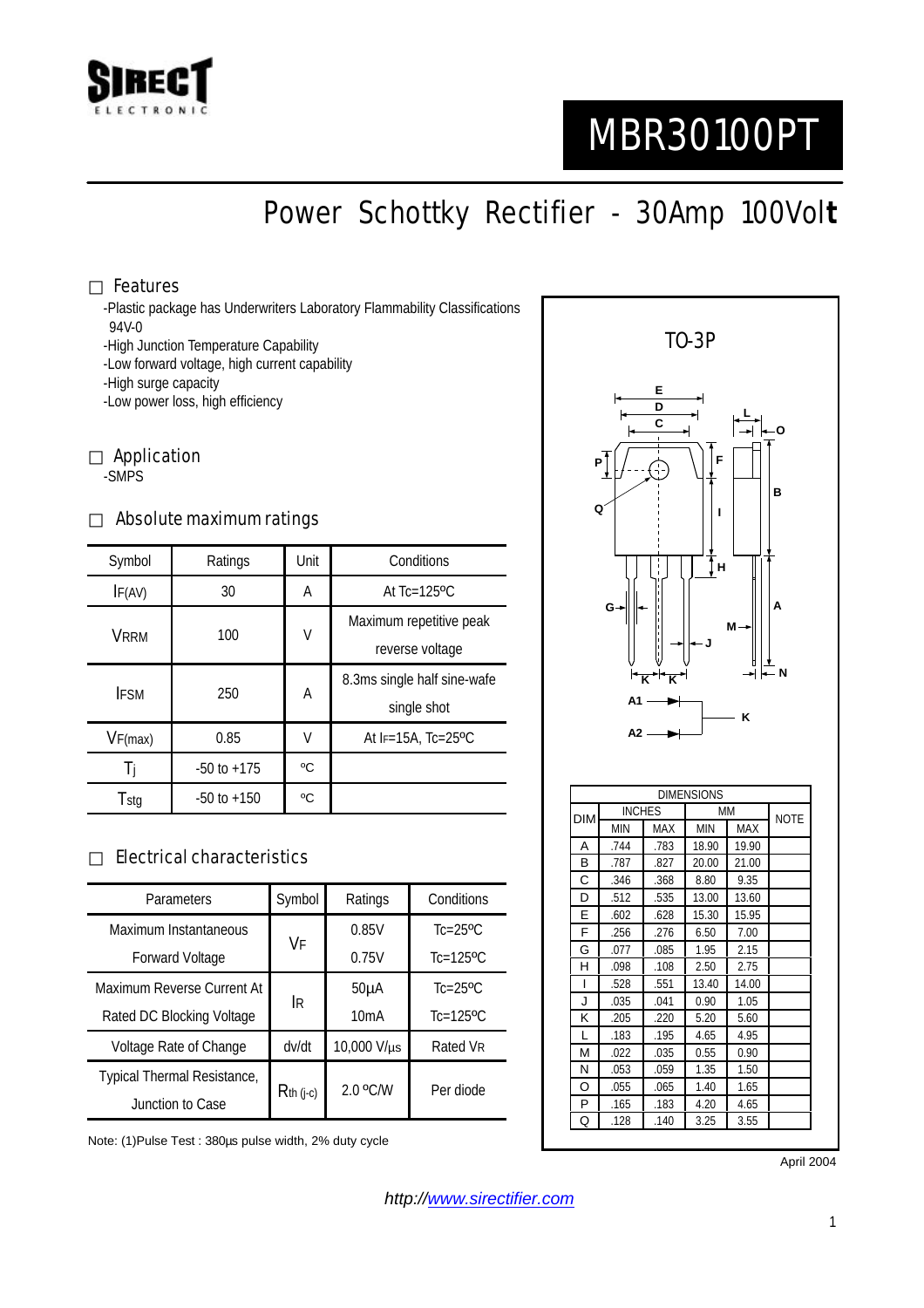### MBR30100PT



**Figure 4. Max. Thermal Impedance ZthJC Characteristics (PerLeg)**

*http://www.sirectifier.com*